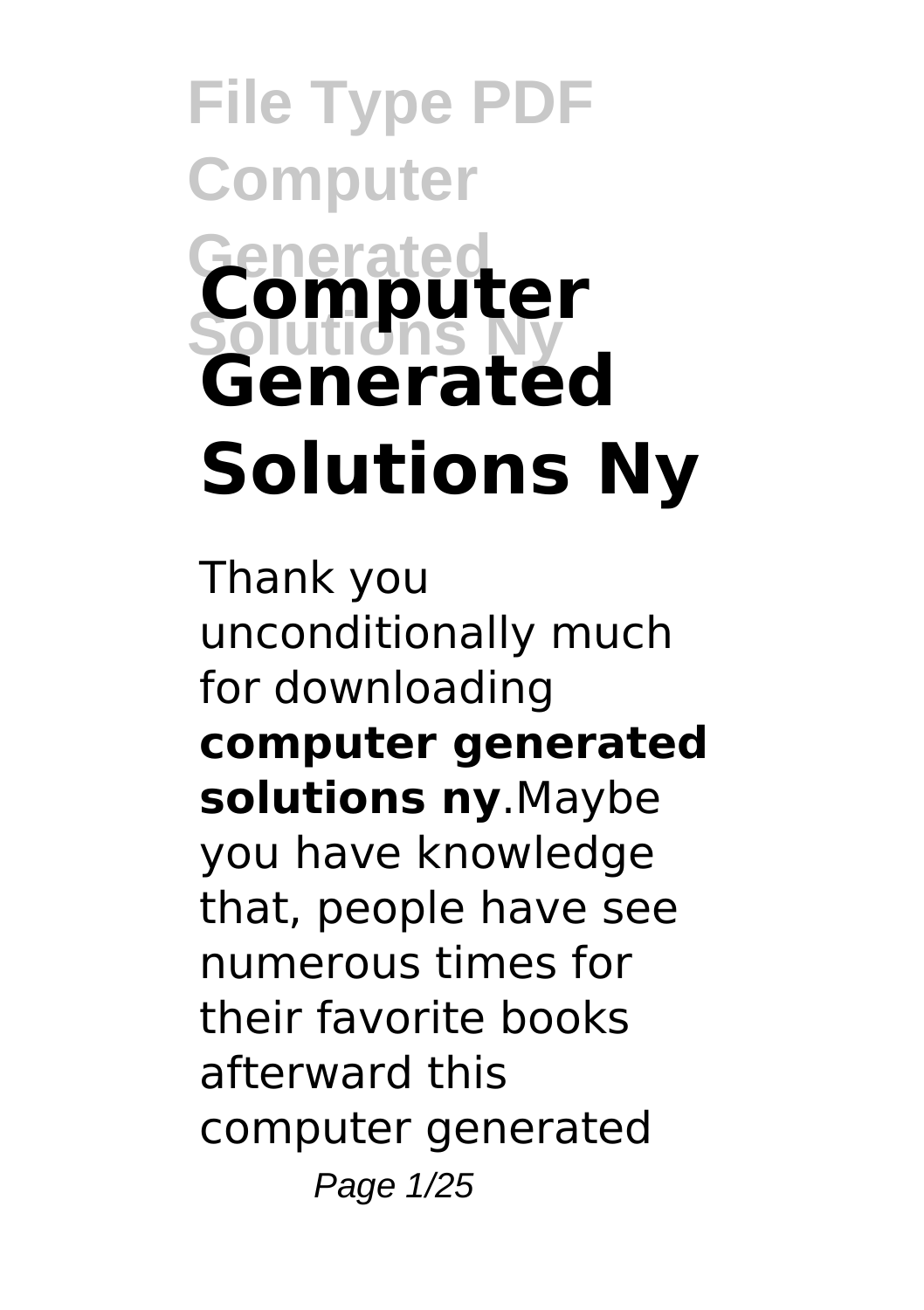**Golutions ny, but stop** in the works in harmful downloads.

Rather than enjoying a good book as soon as a cup of coffee in the afternoon, on the other hand they juggled similar to some harmful virus inside their computer. **computer generated solutions ny** is simple in our digital library an online permission to it is set as public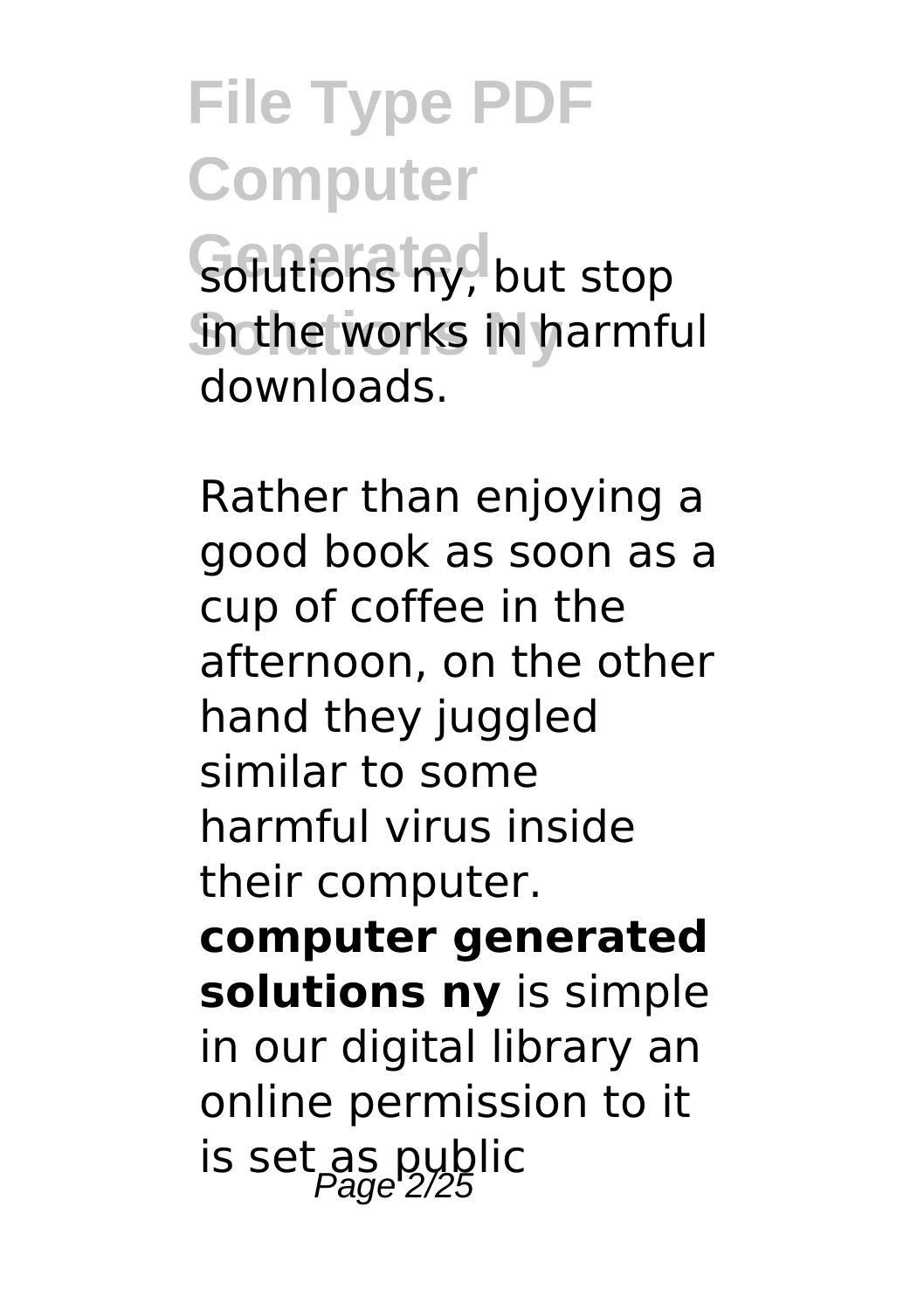**Correspondingly you Can download it** instantly. Our digital library saves in combined countries, allowing you to get the most less latency times to download any of our books taking into account this one. Merely said, the computer generated solutions ny is universally compatible afterward any devices to read.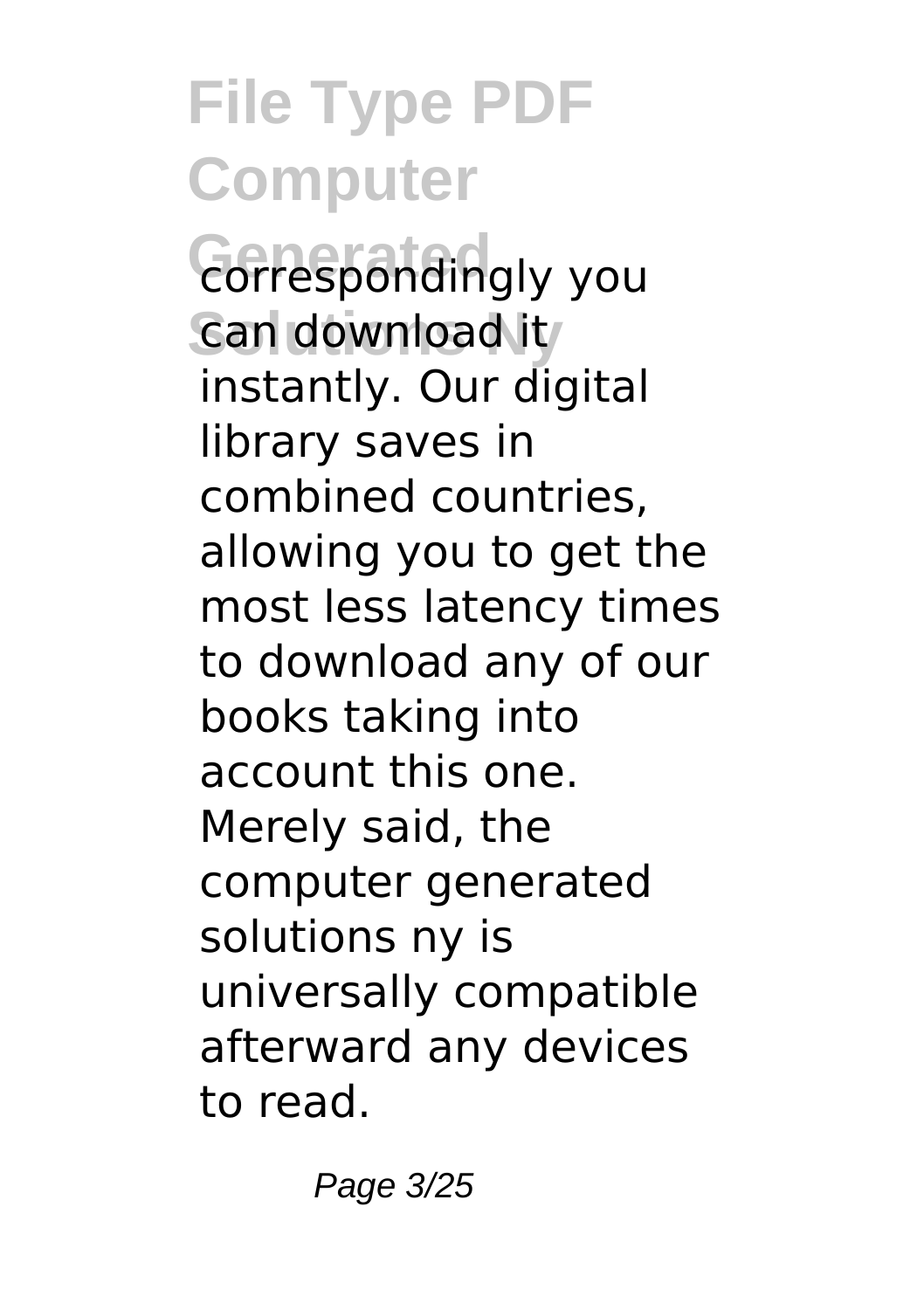Ebooks on Google Play **Books are only** y available as EPUB or PDF files, so if you own a Kindle you'll need to convert them to MOBI format before you can start reading.

#### **Computer Generated Solutions Ny**

COVID-19: Providing Resilient Business Operations . As the global community manages to navigate in this unprecedented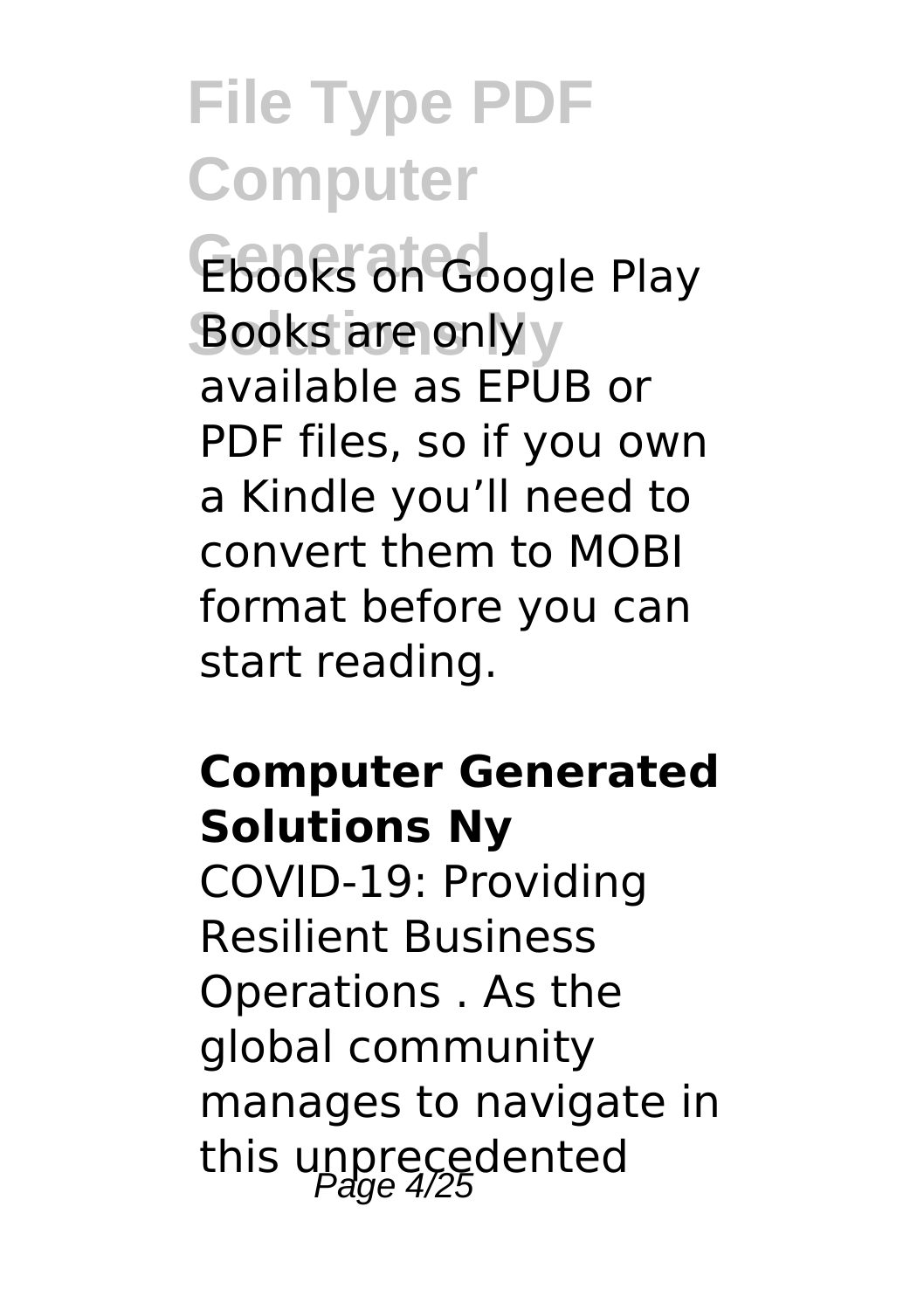**Gnvironment**, CGS is taking extraordinary steps to ensure the safety and health of our employees while ensuring our customers continue to receive best-in-class services to remain resilient.

### **CGS | Computer Generated Solutions | Outsourcing Company** CGS (Computer Generated Solutions) is a business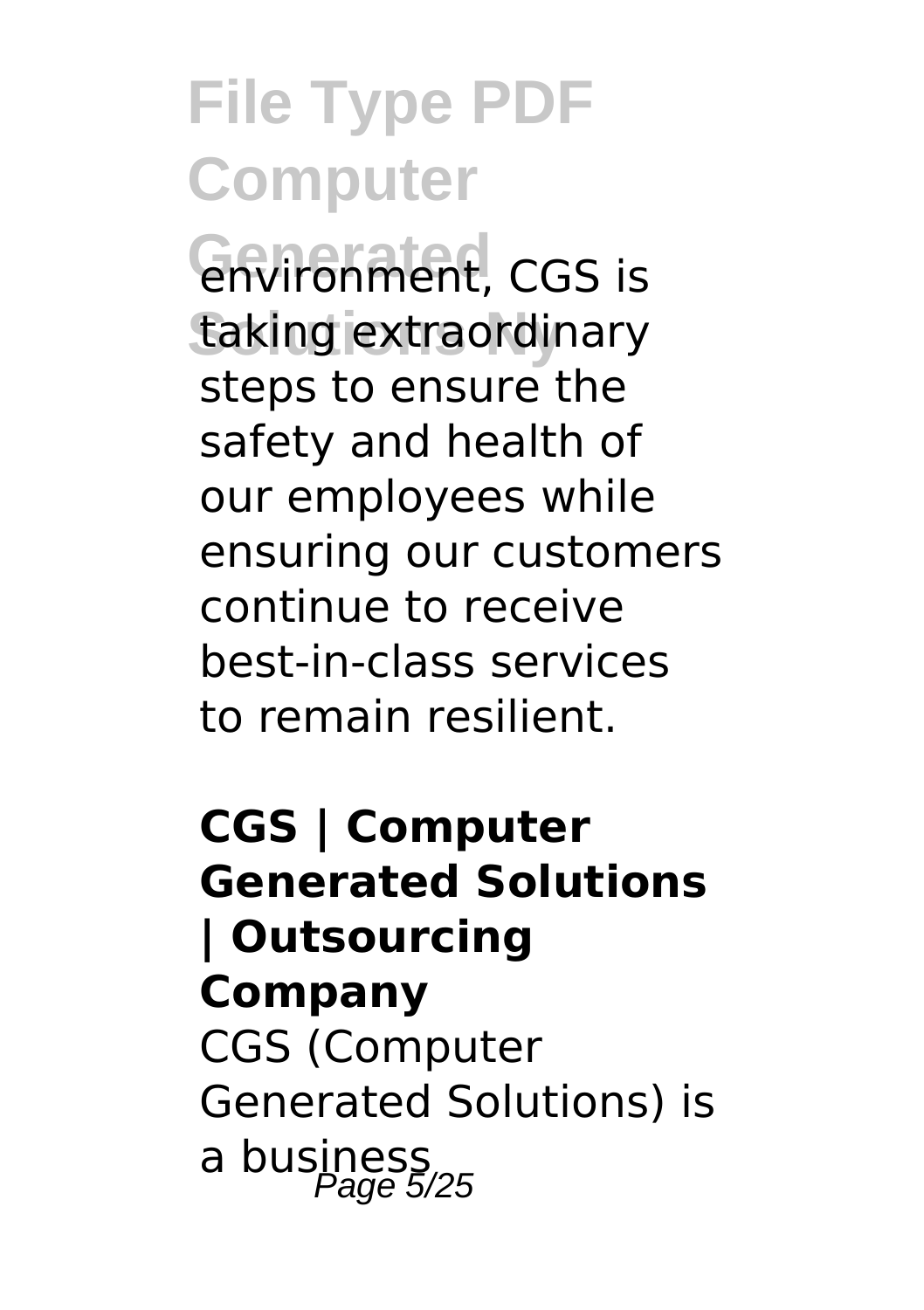**Gpplications**, outsourcing and learning company headquartered in New York City

#### **About Us | CGS**

Get reviews, hours, directions, coupons and more for Computer Generated Solutions at 200 Vesey St Fl 27, New York, NY 10281. Search for other Computer Hardware & Supplies in New York on The Real Yellow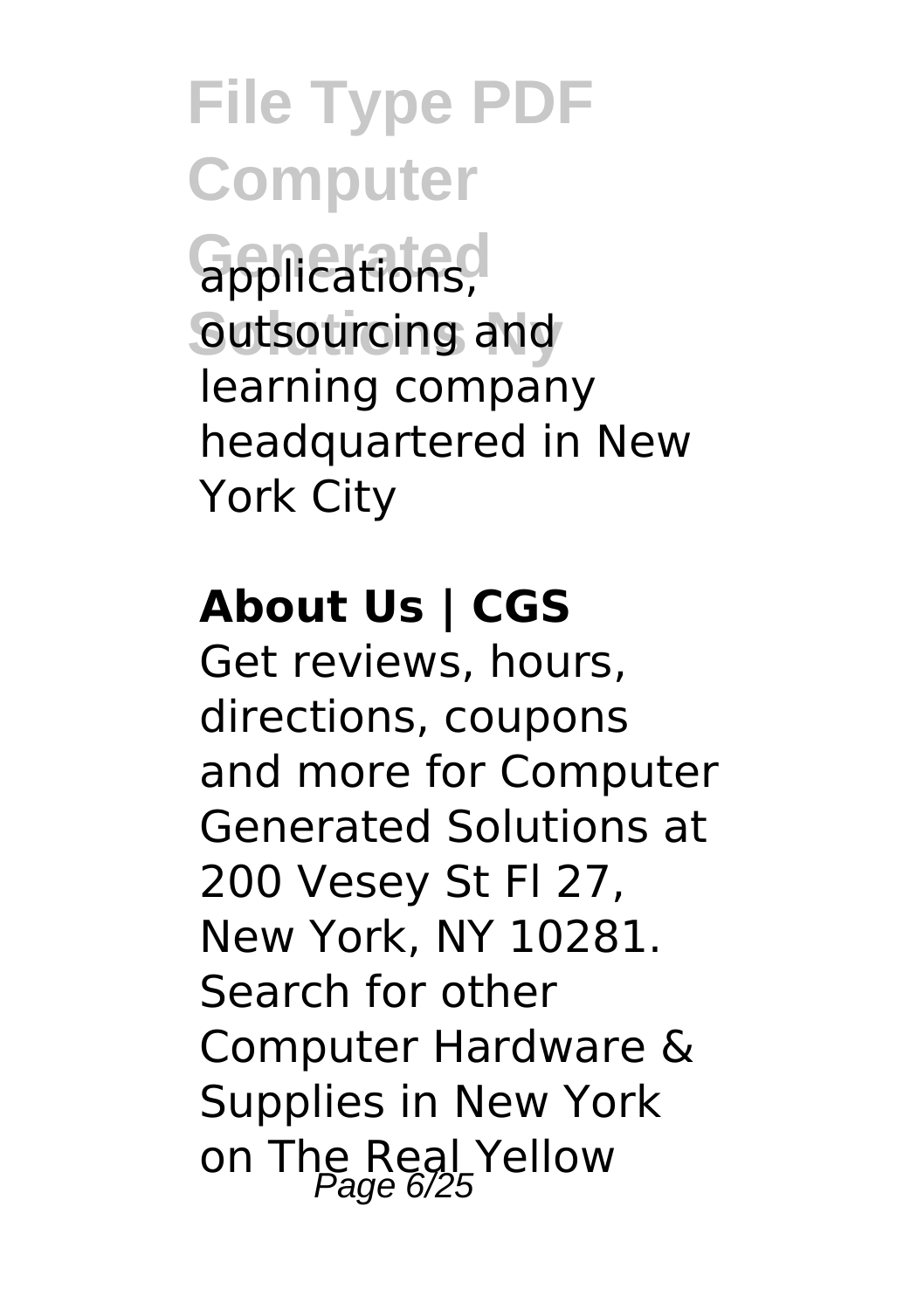**File Type PDF Computer** Pages<sup>®ated</sup> **Solutions Ny Computer Generated Solutions 200 Vesey St Fl 27, New York ...** Get directions, reviews and information for Computer Generated Solutions, Inc in New York, NY. Computer Generated Solutions, Inc [228 - 250] Vesey

St New York NY 10281. Reviews (212) 408-3800 Website. Menu & Reservations Make Reservations.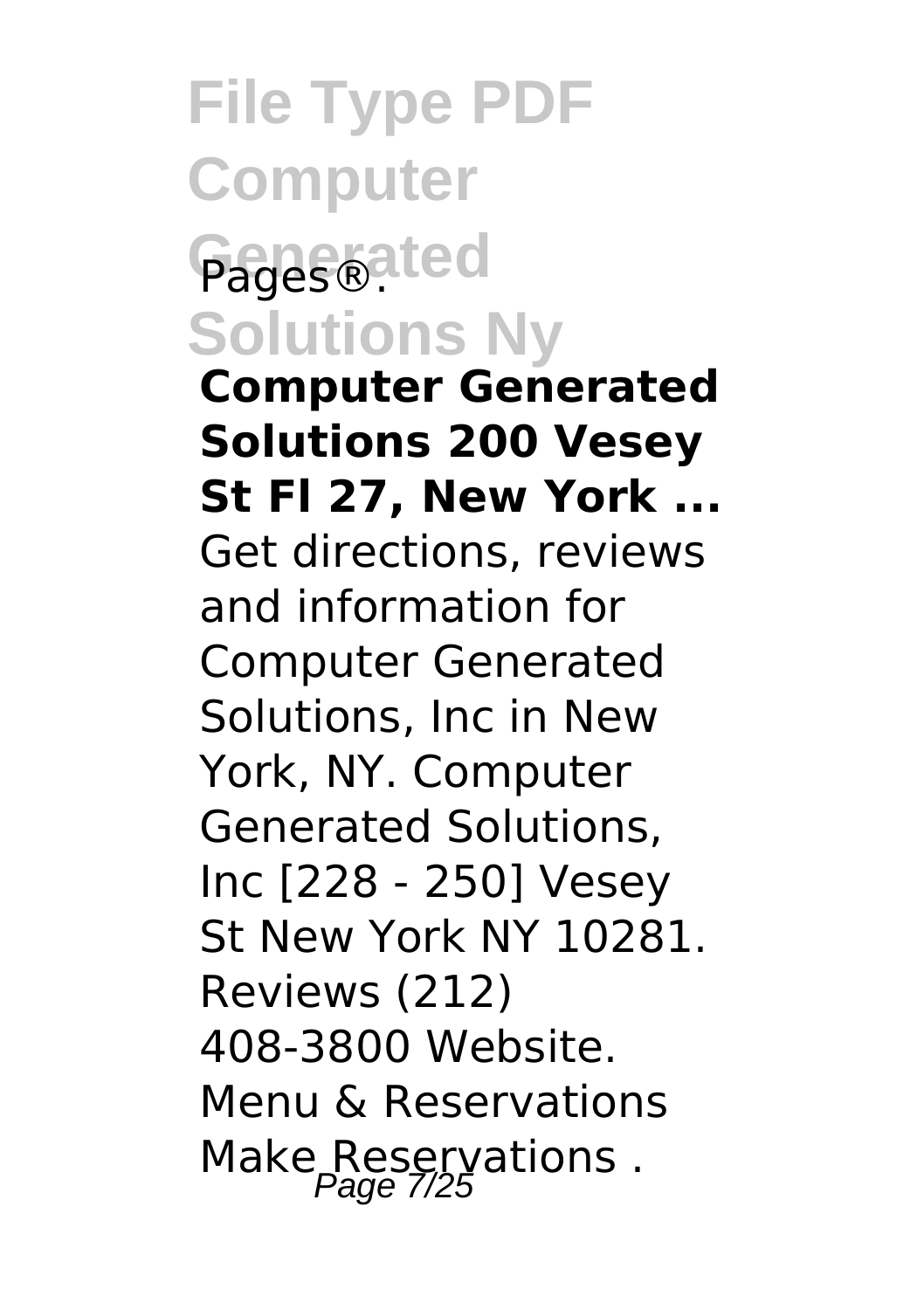**Grder Online Tickets ... Solutions Ny**

**Computer Generated Solutions, Inc [228 - 250] Vesey St New**

**...**

Computer Generated Solutions, Inc. Overview. Computer Generated Solutions, Inc. filed as a Foreign Business Corporation in the State of New York on Monday, April 9, 1984 and is approximately thirtysix years old, as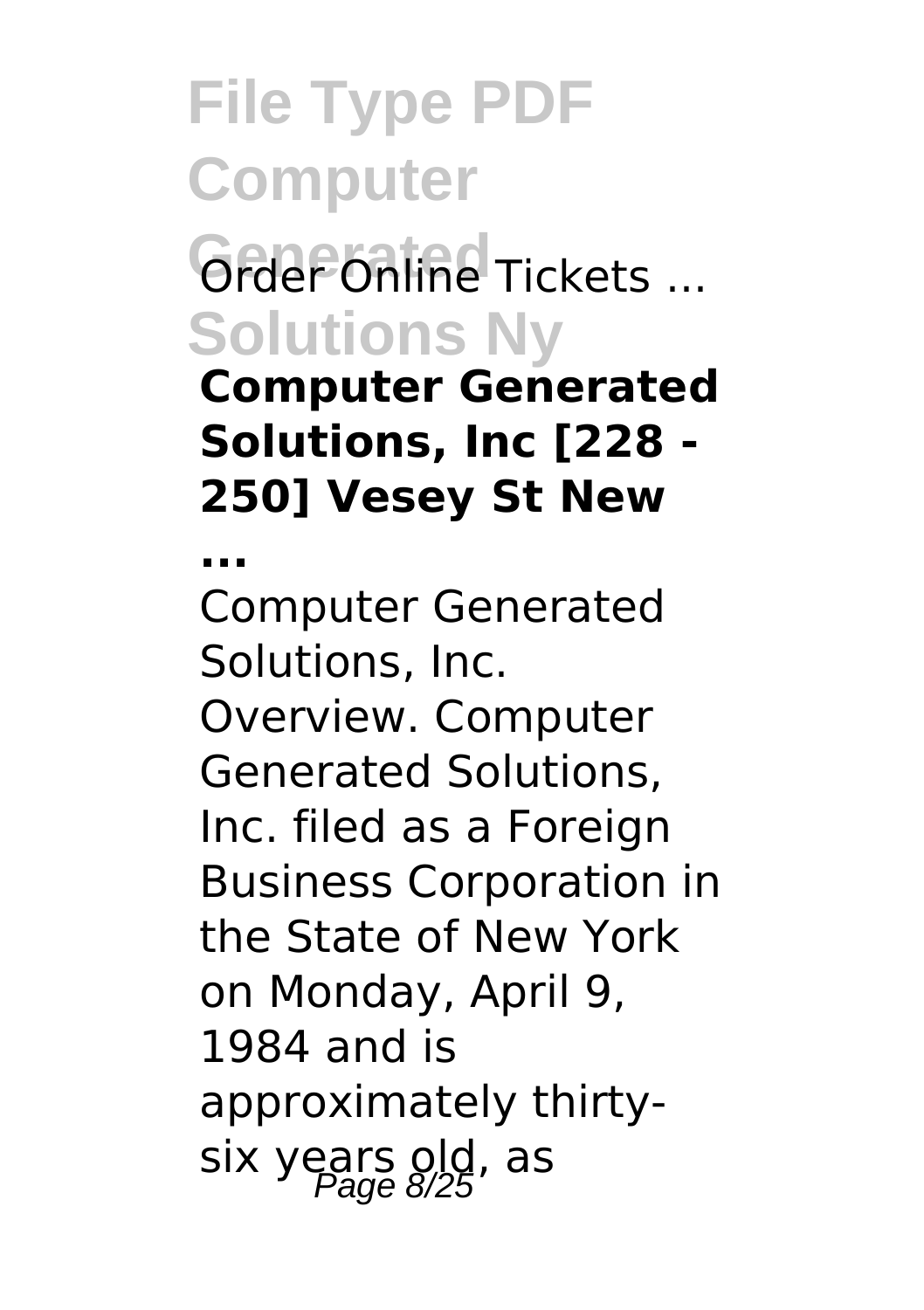**Fecorded** in documents filed with New York Department of State.A corporate filing is called a foreign filing when an existing corporate entity files in a state other than the state ...

**Computer Generated Solutions, Inc. in New York NY ...** Computer Generated Solutions, Inc. is a New York Foreign Business Corporation filed on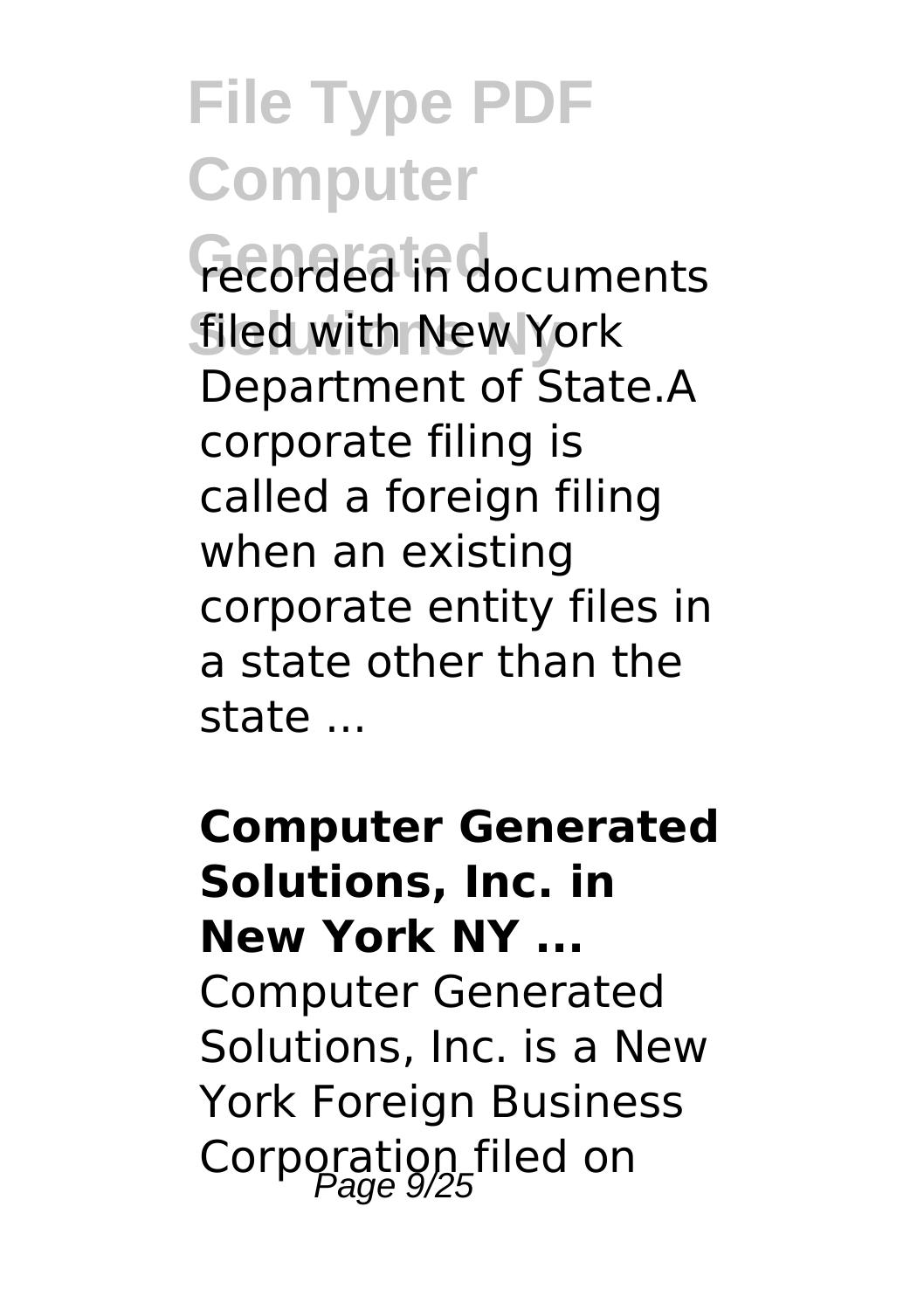**April 9, 1984. The** Company's filing status is listed as Active and its File Number is 908106. The Registered Agent on file for this company is Computer Generated Solutions, Inc. and is located at 200 Vesey Street Computer Generated Solutions I, New York, NY 10281.

**Computer Generated Solutions, Inc. in New York, NY ...**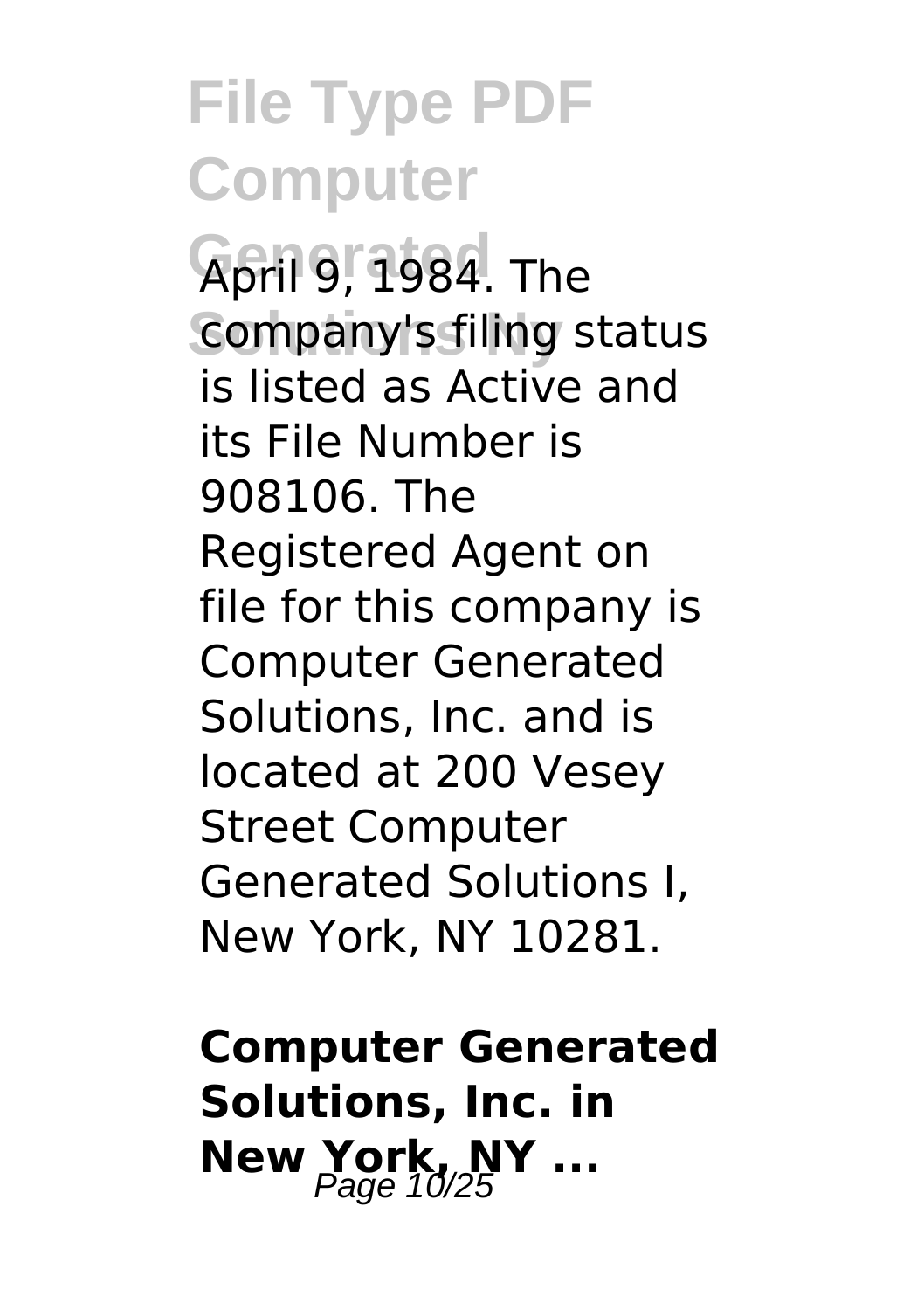**Generated** Computer Generated Solutions is located at 3 World Financial Ctr # 27 in New York and has been in the business of Computer And Software Stores since 2007.

### **COMPUTER GENERATED SOLUTIONS - NEW YORK, NY - Company Profile** CGS (Computer Generated Solutions) Information Technology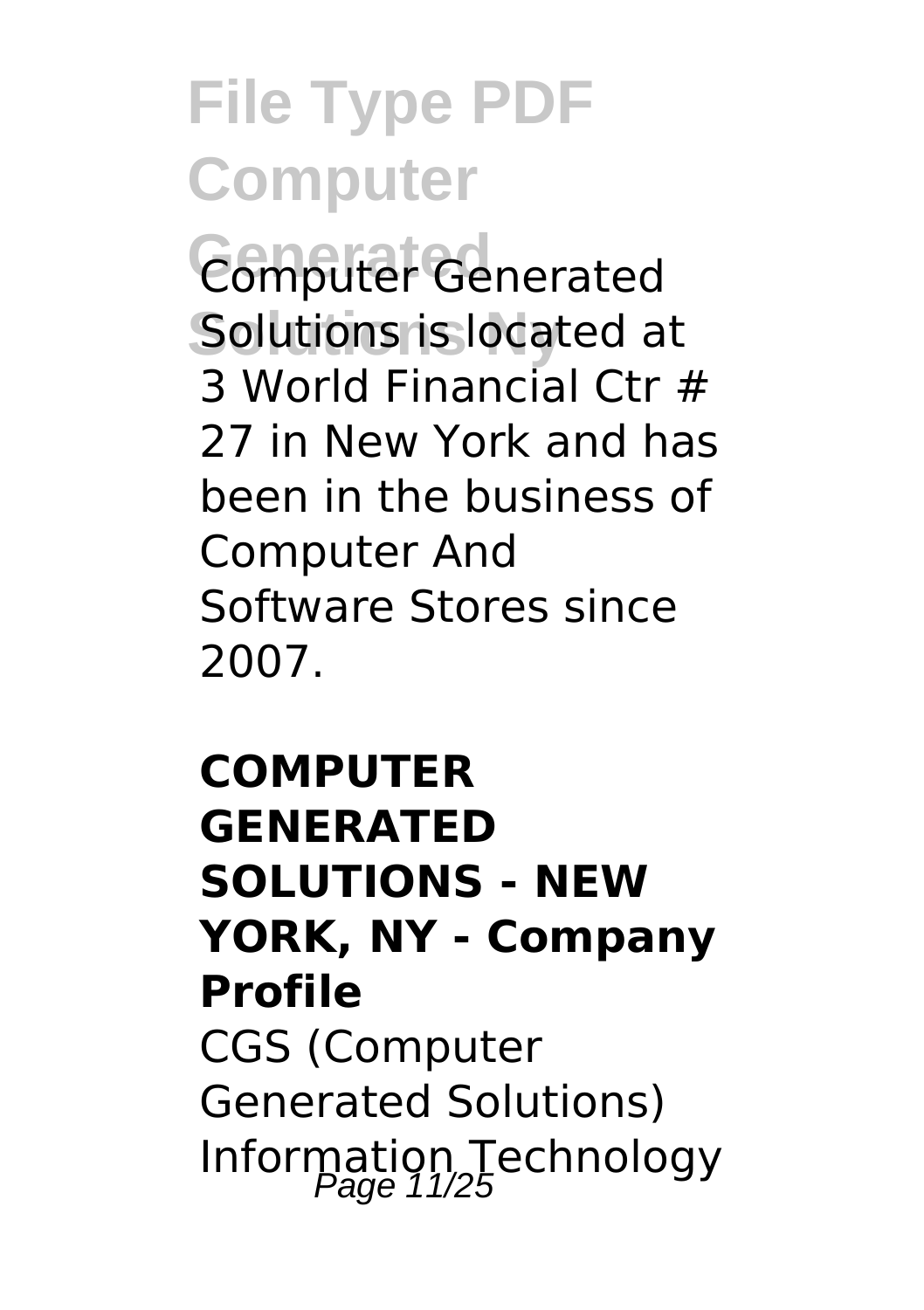and Services New York, **Solutions Ny** NY 32,106 followers Supporting clients' most fundamental business activities.

### **CGS (Computer Generated Solutions) | LinkedIn** Computer Generated Solutions (CGS) fixes computer generated problems. The company provides IT services and software to businesses, as well as outsourced call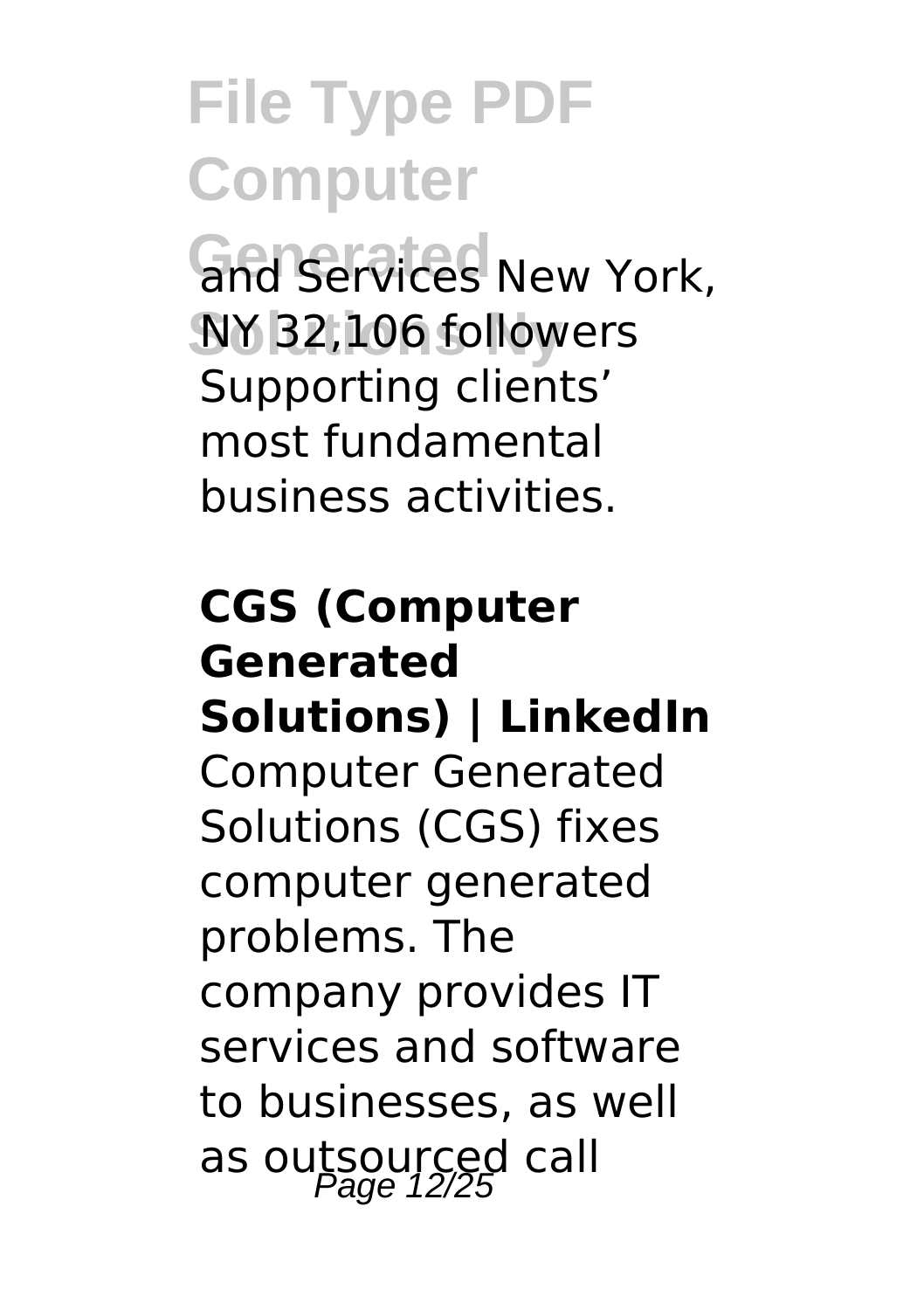**Center operations. Customers come from** a range of industries, including apparel, retail, financial services, government, healthcare, and telecommunications.

**Computer Generated Solutions, Inc. Company Profile | New ...** Reviews from Computer Generated Solutions, Inc. employees about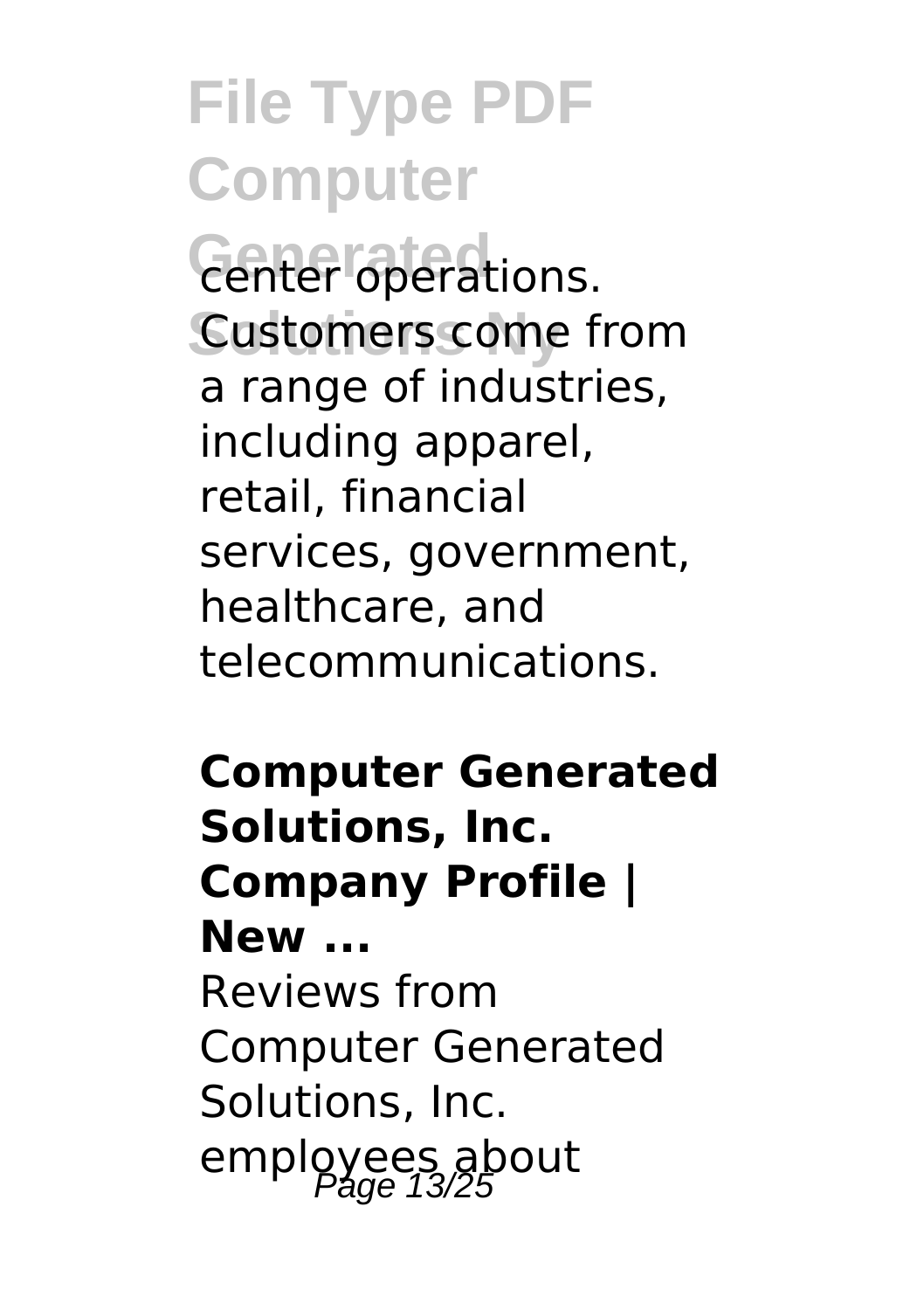**Generated** Computer Generated Solutions, Inc. culture, salaries, benefits, worklife balance, management, job ...

**Working at Computer Generated Solutions, Inc. in New York ...** Computer Generated Solutions: Global provider of enterprise software, IT services and outsourcing services to mid-market, Global  $2000$ , and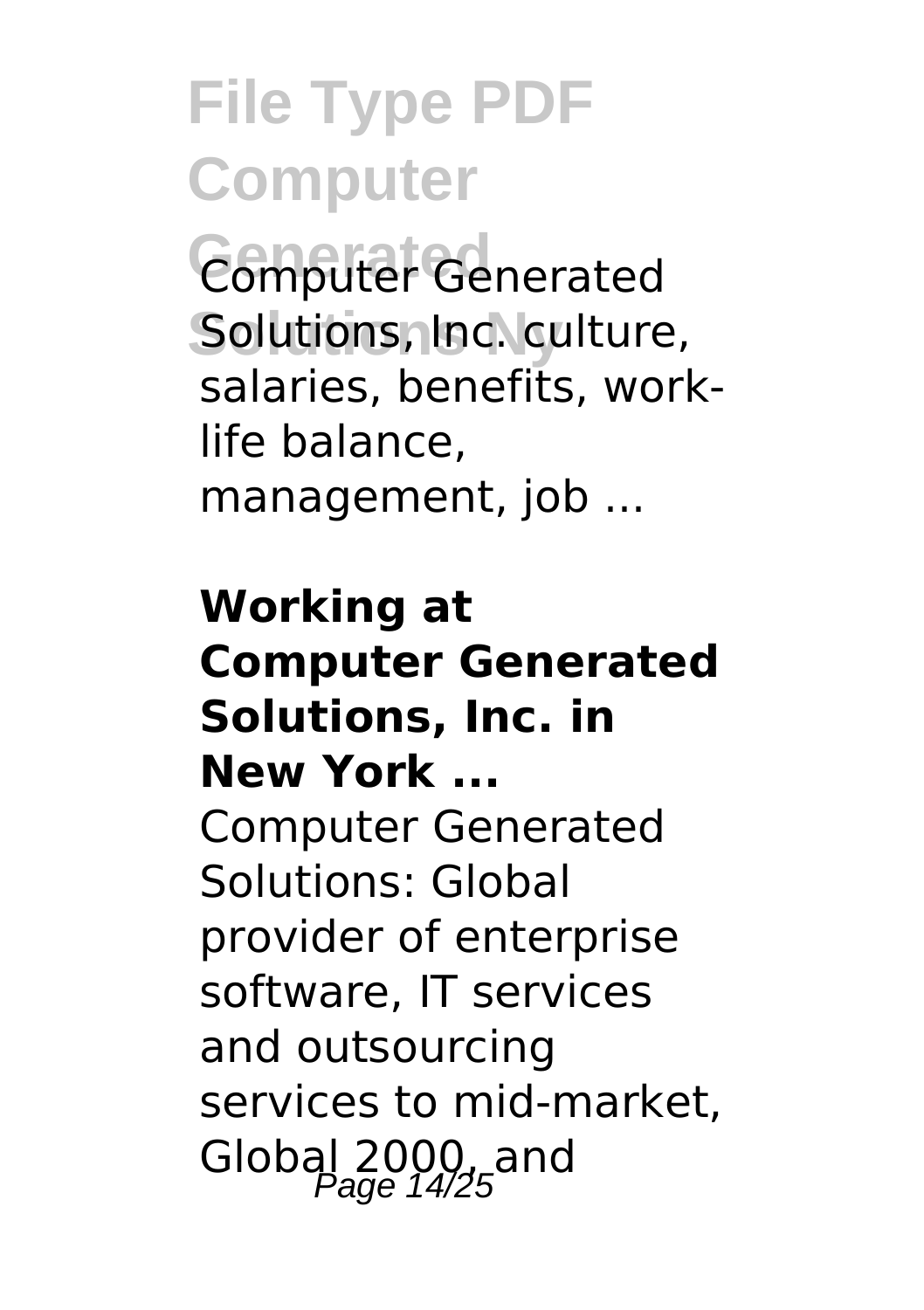**File Type PDF Computer Generated** government **Solutions** organizations.

#### **Computer Generated Solutions - New York City, NY**

Laura Emily Deluca is an attorney admitted to practice in New York State in 2013. The registration number with NYS Office of Court Administration (OCA) is #5093786. The company or organization that Laura Emily Deluca serves is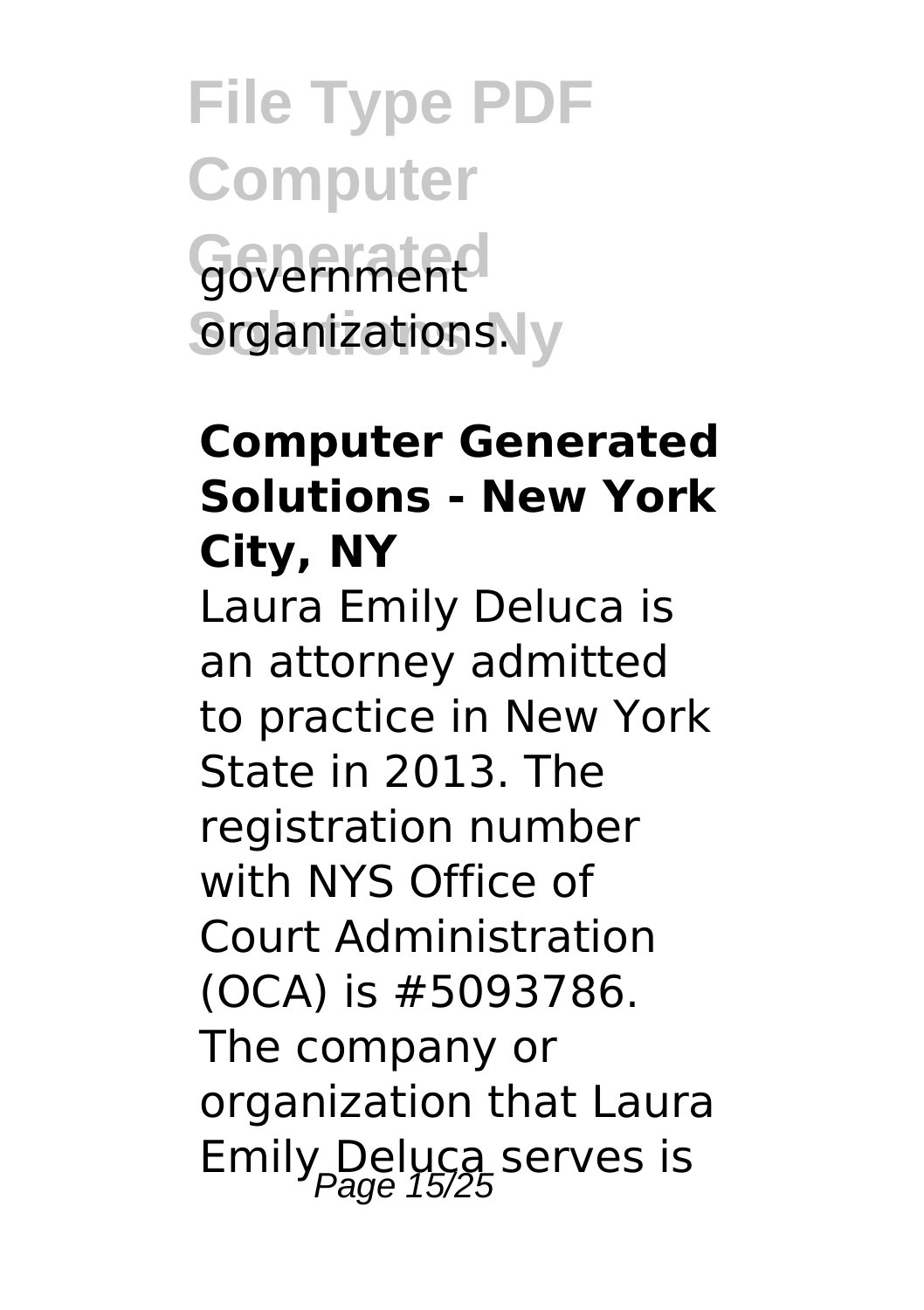**Generated** Computer Generated Solutions, Inc..The office address is 200 Vesey St, New York, NY 10281-1013.

#### **Laura Emily Deluca · Computer Generated Solutions, Inc ...**

Computer Generated Solutions, Inc. is a New York City Business. It offers services and products related to Computer & Equipment Dealers, Furniture and Home Furnishings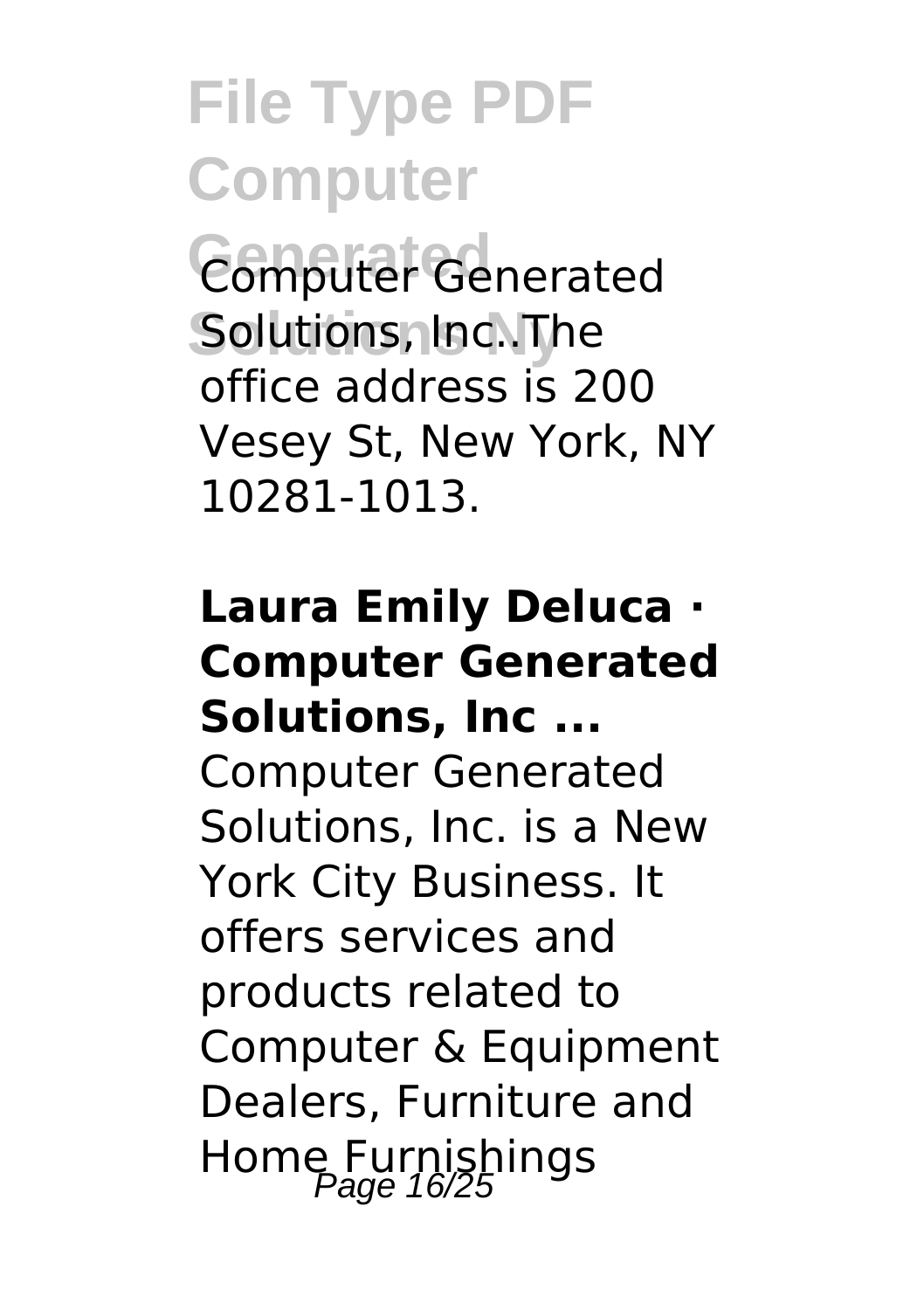**Stores in New York City. if you live in the** New York City area or just visiting, you can contact Computer Generated Solutions, Inc. at 212-261-2079 for additional information or if you have any questions, or just to talk about ...

#### **Computer Generated Solutions, Inc. New York City, 212-261**

**...**

Computer Generated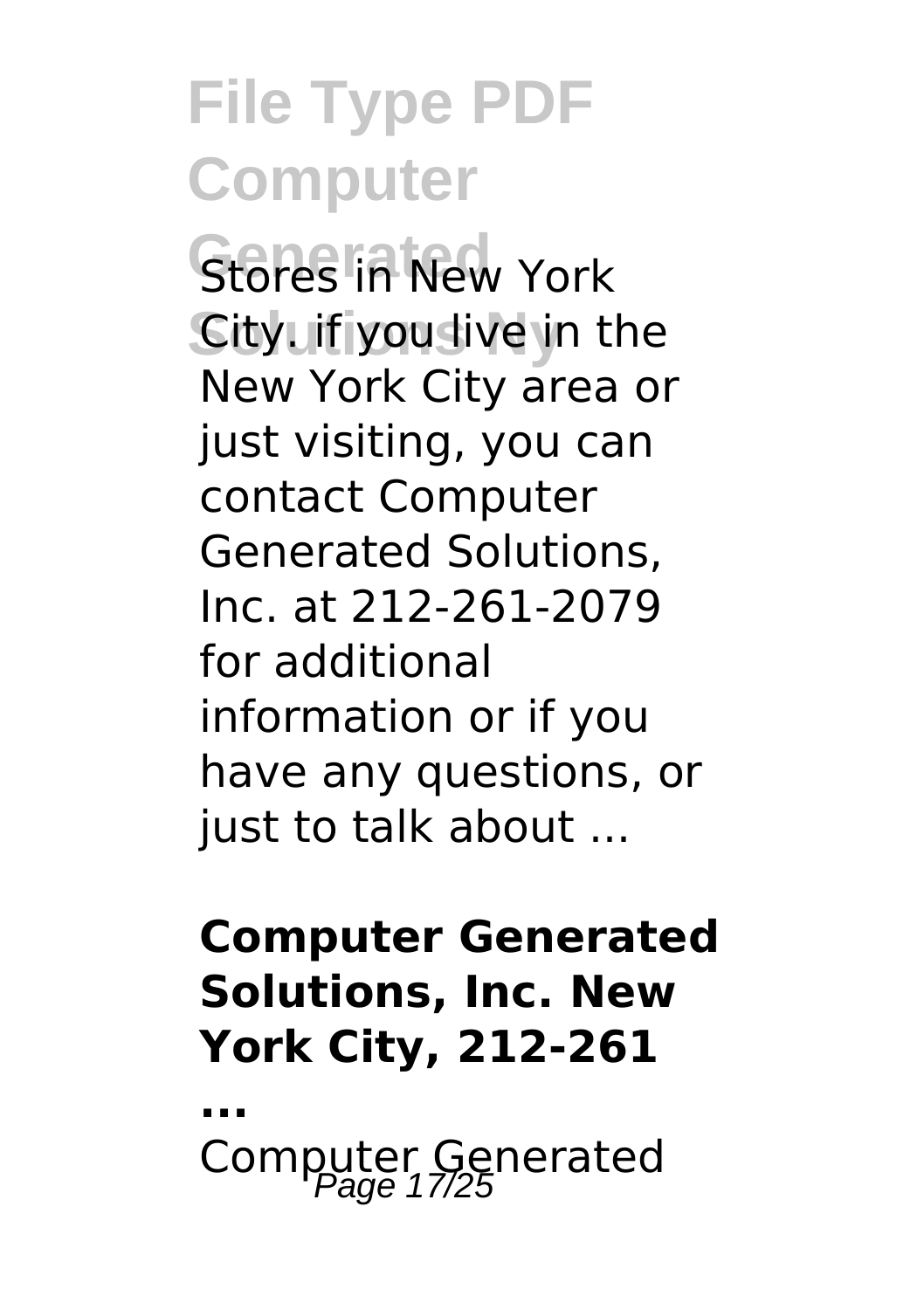*Golutions*, *Inc.* is an **Iowa Foreign Profit filed** on June 16, 1993. The company's filing status is listed as Inactive and its File Number is 167358. The Registered Agent on file for this company is Iowa Secretary Of State and is located at Lucas State Office Bldg 321 E. Walnut, Des Moines, IA 50319.

### **Computer Generated** Solutions, Inc. in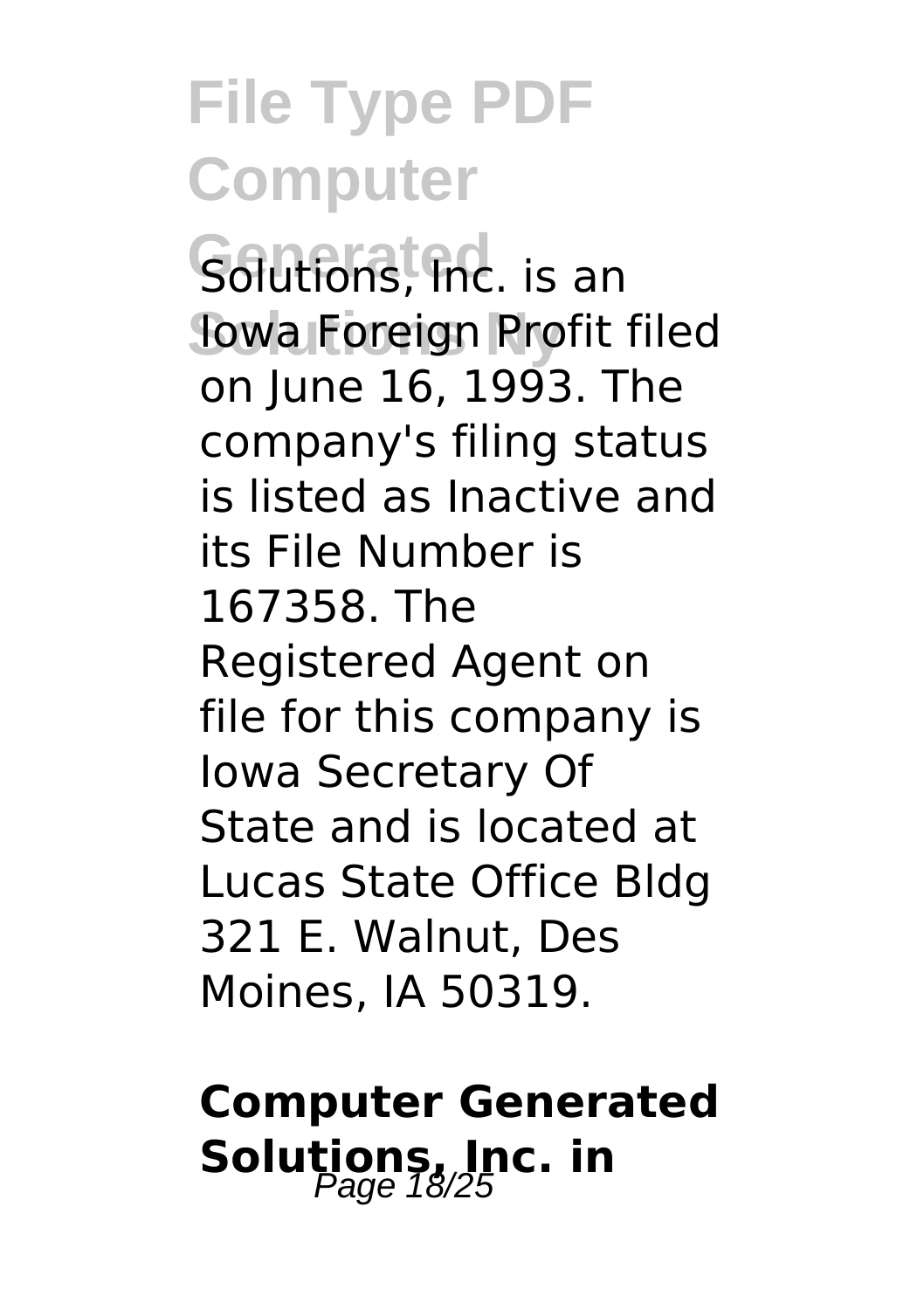$\overline{\text{New York}}$ ,  $\overline{\text{IA}}$  ... Computer Hardware in New York, NY. See BBB rating, reviews, complaints, & more. Get Accredited Login Welcome to BBB  $Northwest + Pacific$ Computer Generated Solutions, Inc. Share Print ...

### **Computer Generated Solutions, Inc. | Better Business ...** 58 Computer

Generated Solutions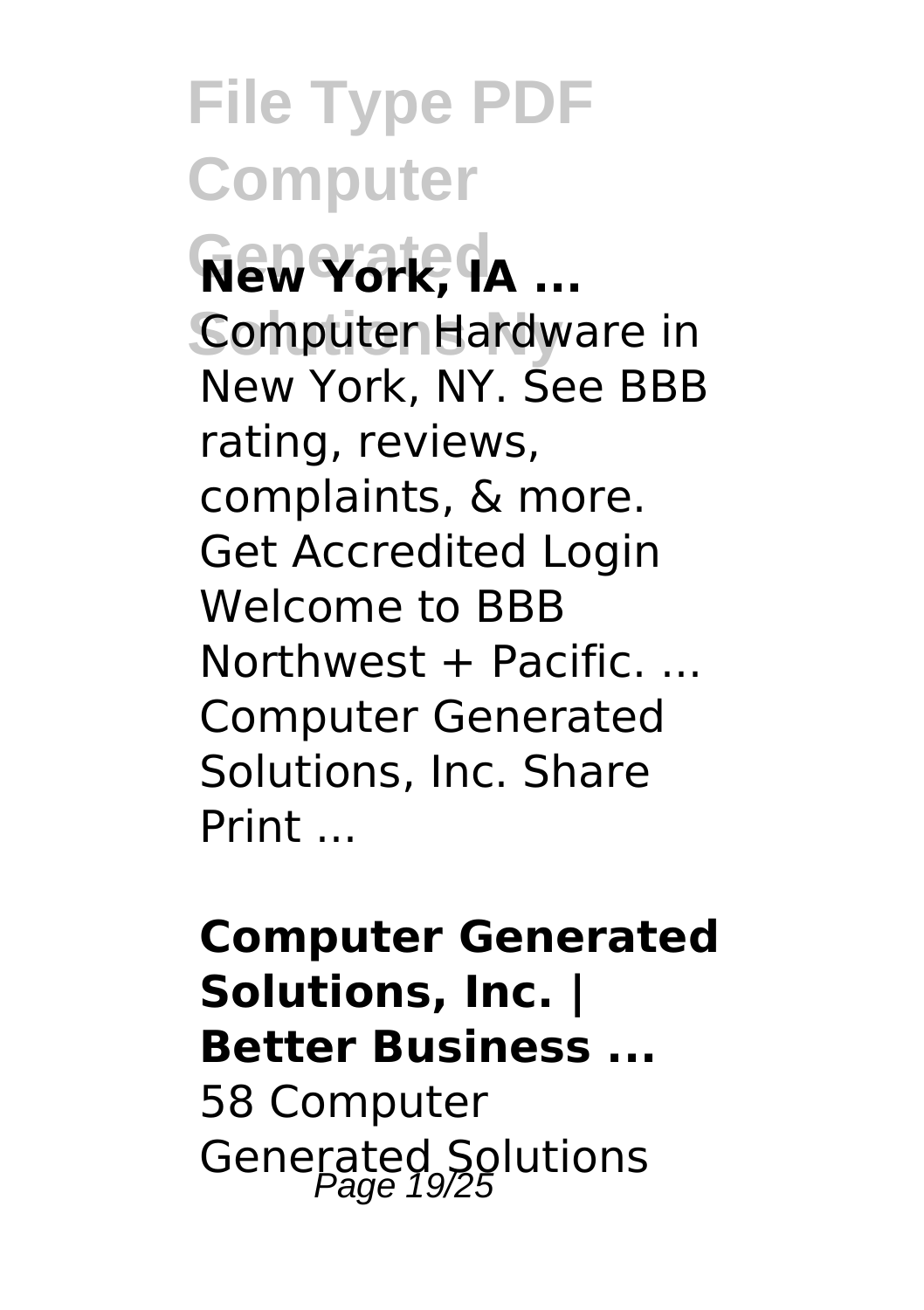**Gobs available** in New **Solutions Ny** York, NY on Indeed.com. Apply to Computer Specialist, Pharmacy Technician, Sales Representative and more!

### **Computer Generated Solutions Jobs in New York, NY ...** Get directions, reviews and information for Computer Generated Solutions in New York, NY. Computer Generated Solutions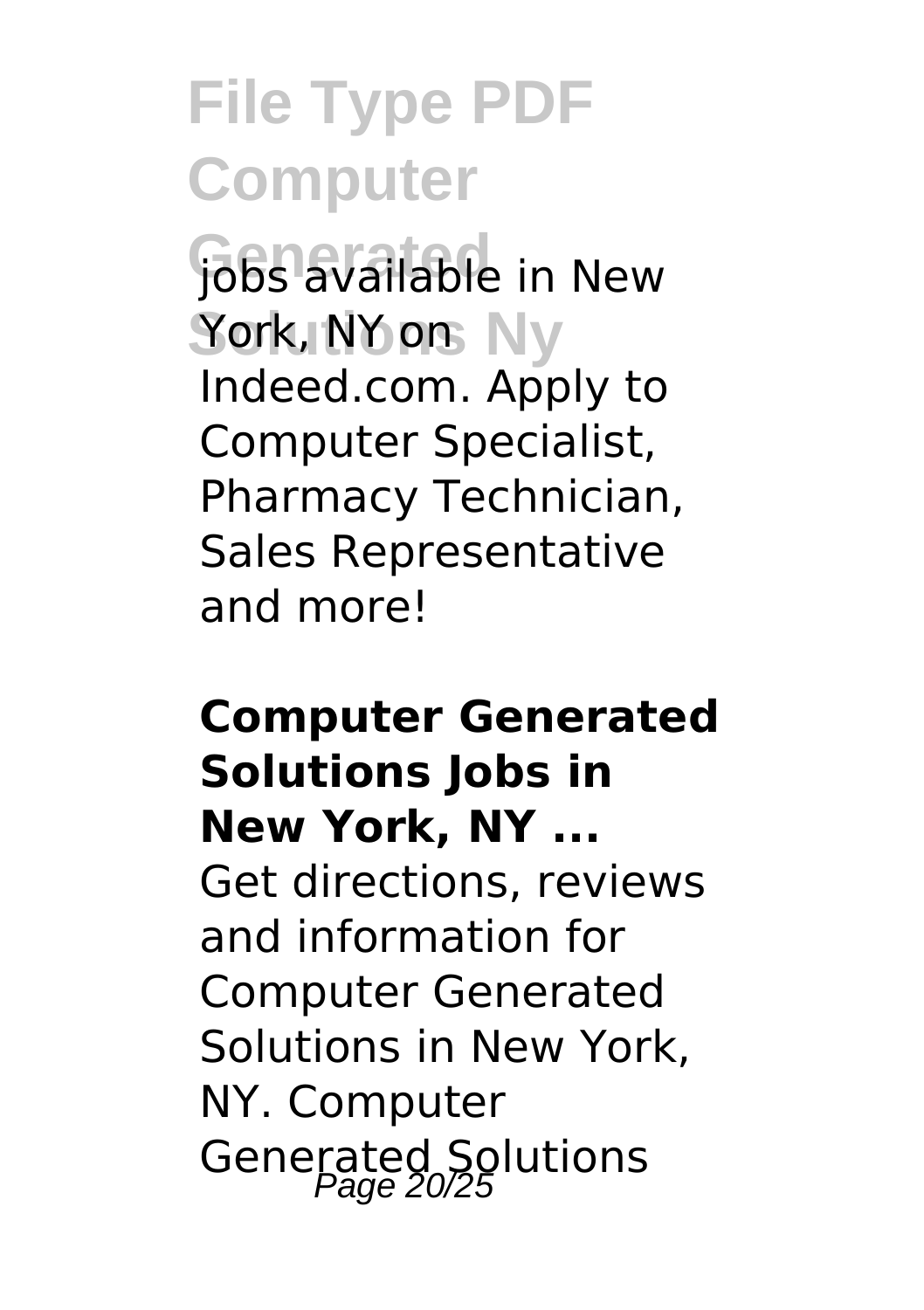1675 Broadway New **Solutions Ny** York NY 10019. Reviews (212) 408-3800. Menu & Reservations Make Reservations . Order Online Tickets Tickets See Availability Directions ...

**Computer Generated Solutions 1675 Broadway New York, NY ...** CGS (Computer Generated Solutions, Inc.), New York.  $3.9K$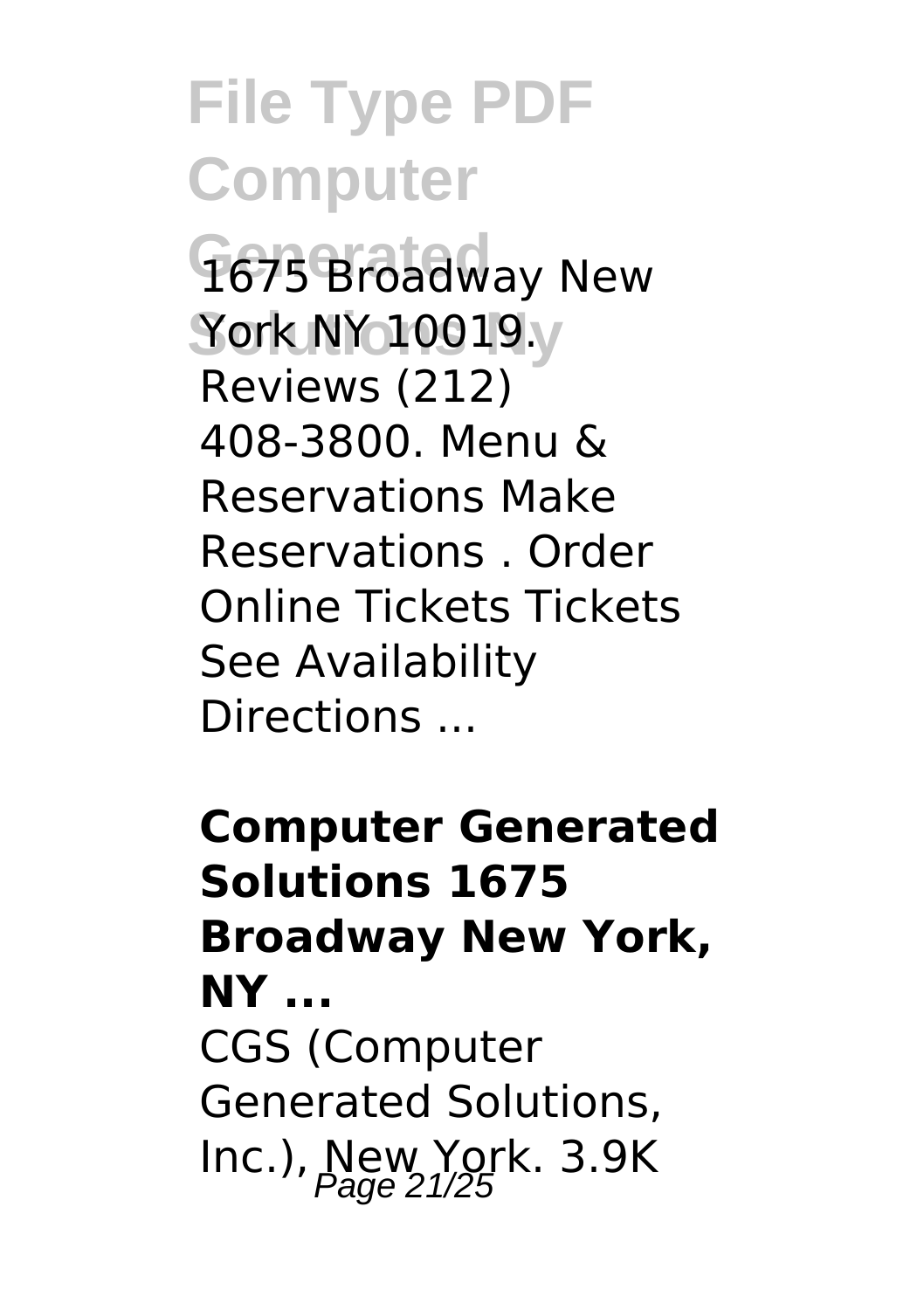**likes. We are a business applications,** enterprise learning and outsourcing services company that supports clients' most fundamental business...

**CGS (Computer Generated Solutions, Inc.) - Home | Facebook** CGS to Lead Human Capital Institute Webinar on 2021 L&D Planning among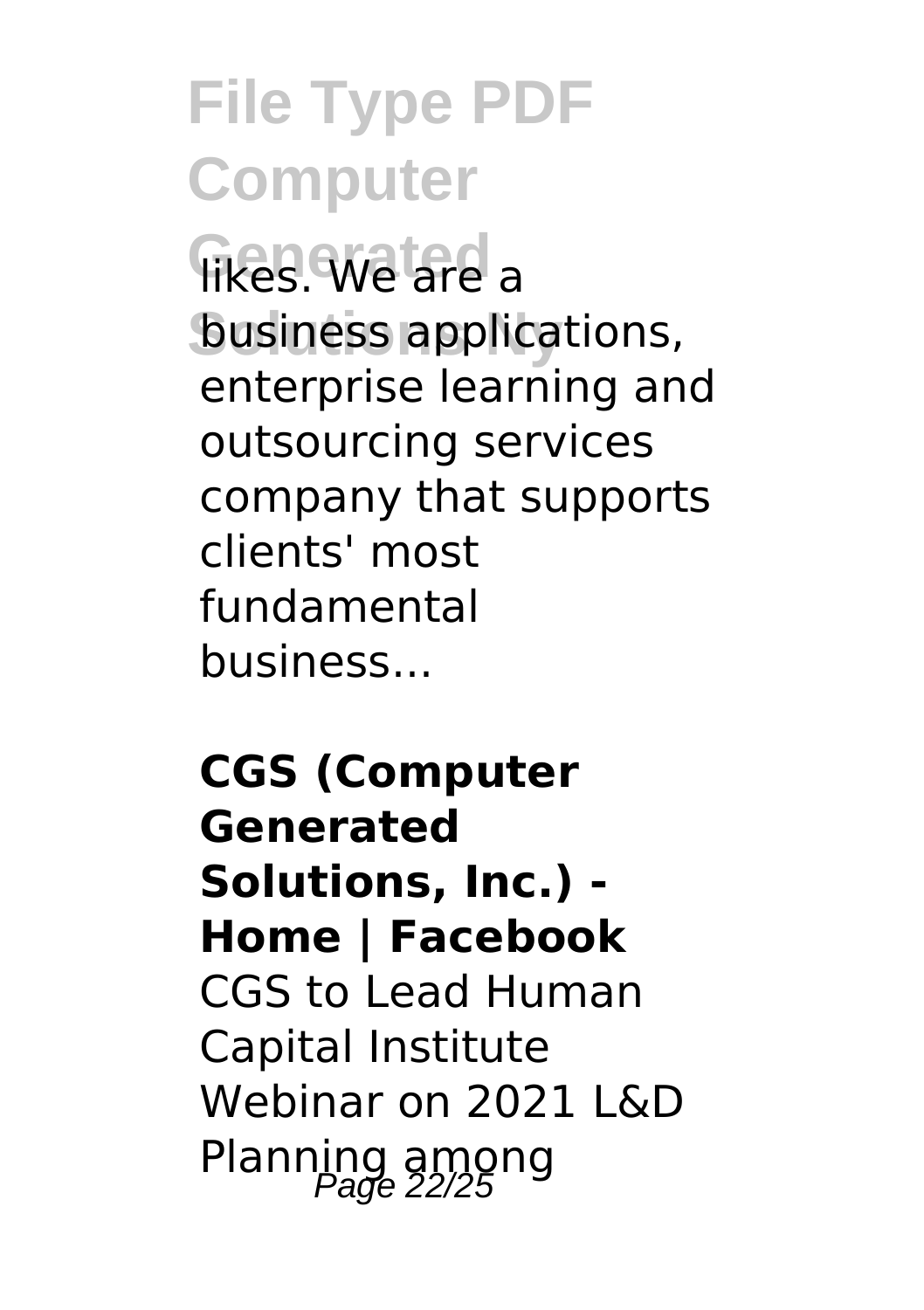**Continued Uncertainty Solutions Ny** NEW YORK, Oct. 19, 2020 (GLOBE NEWSWIRE) -- CGS, a global provider of business applications, enterprise learning and outsourcing services, today announced it will be sponsoring and participating in the Human Capital Institute (HCI) webinar titled, Forecast 2021: Plan for Normalcy but Prepare for ...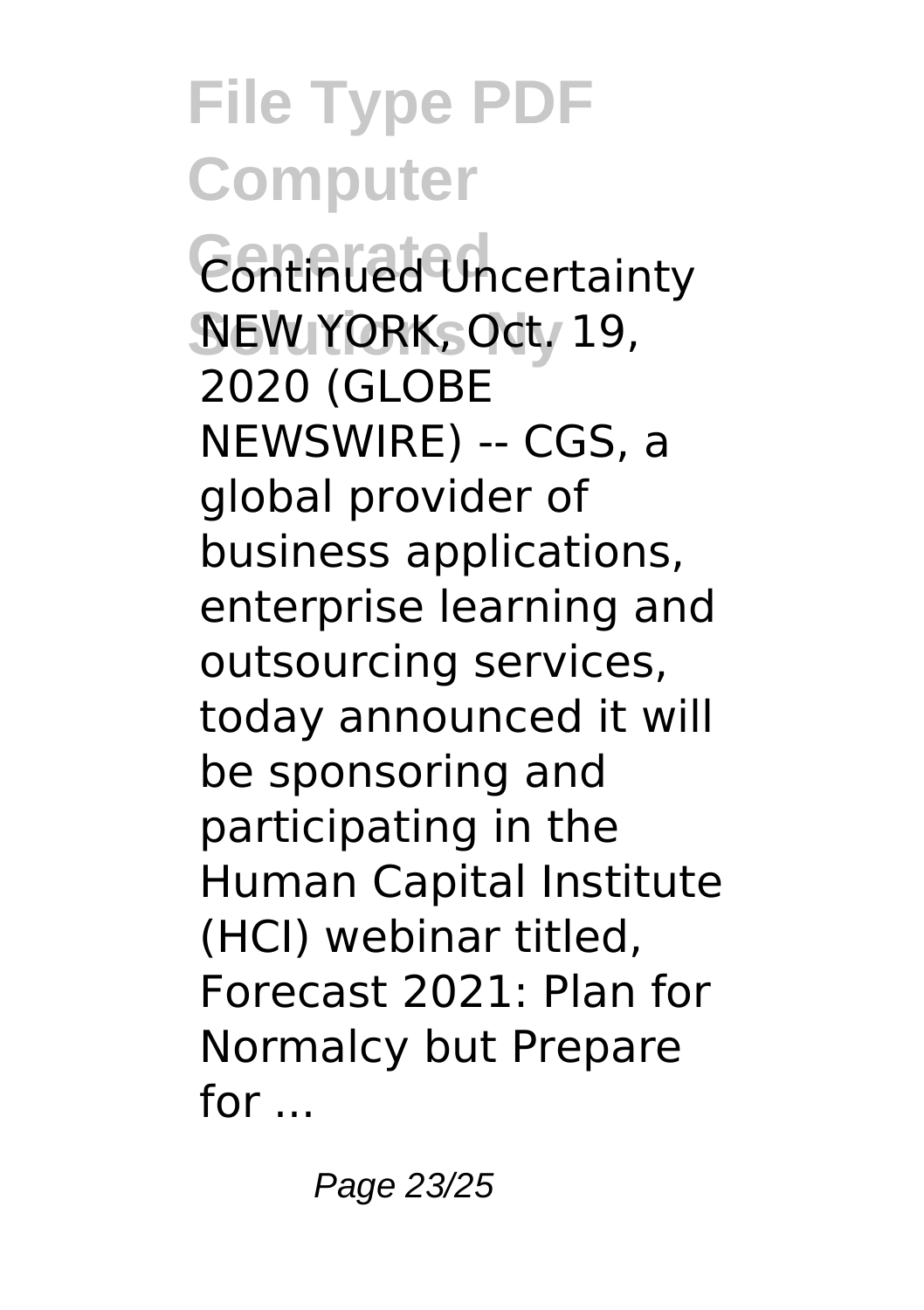$GGS$  <sup>overv</sup>iew, **News & Competitors | ZoomInfo.com** Carl Heringer is an attorney admitted to practice in New York State in 1977. The registration number with NYS Office of Court Administration (OCA) is #1485218. The company or organization that Carl Heringer serves is Computer Generated Solutions Inc..The office address is 200